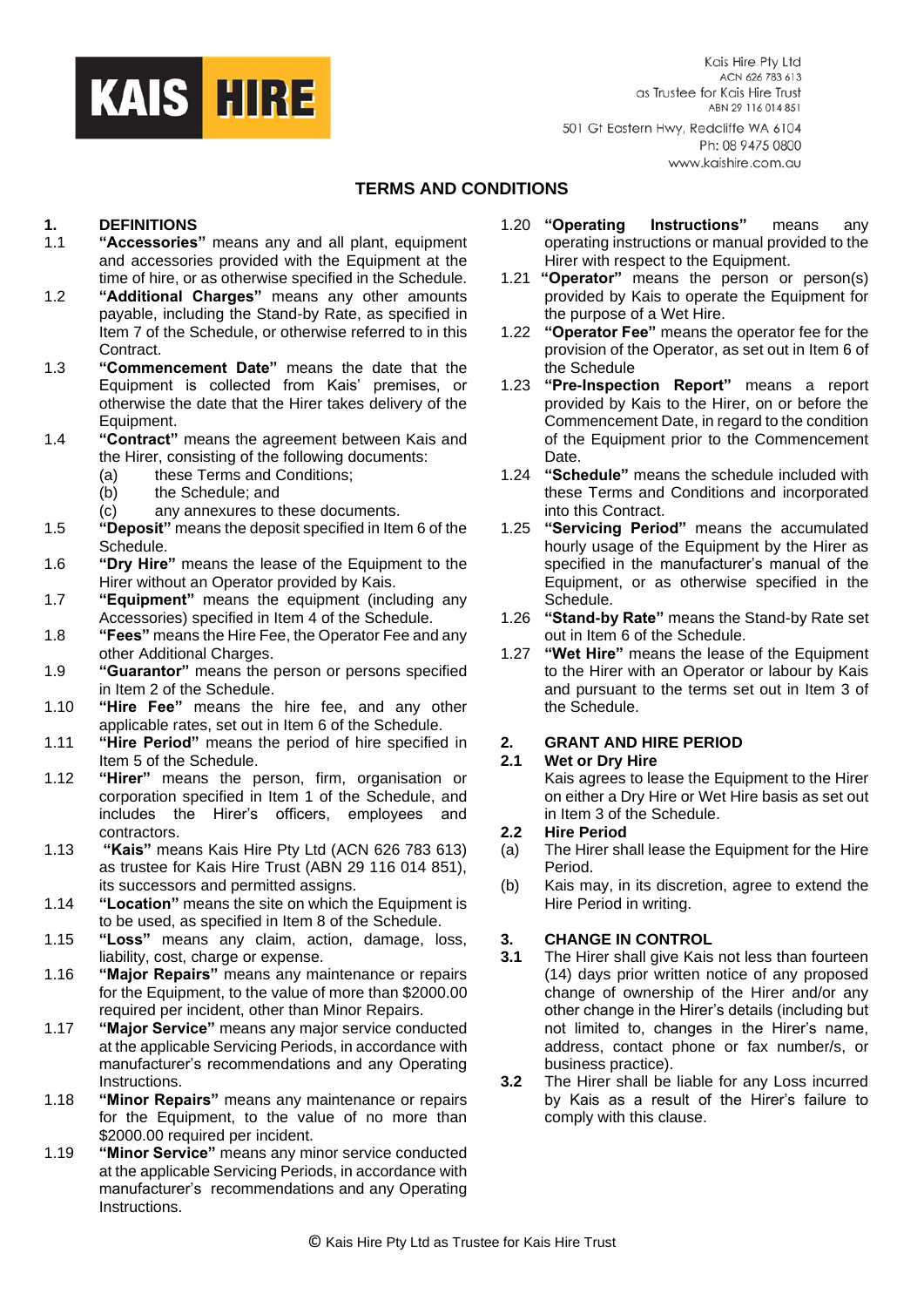# **4. FEES AND PAYMENT**

## **4.1 Fees and Deposit**

- (a) The Hirer shall pay the Fees in accordance with this **Contract**
- (b) Where required, the Hirer shall pay the Deposit on or before the Commencement Date. Kais reserves the right not to provide the Equipment to the Hirer if the Hirer fails to pay the Deposit in full.
- (c) Kais reserves the right to charge for a minimum period of hire as set out in the Schedule.
- (d) The Fees may be varied by Kais from time to time by way of thirty (30) days' written notice being provided to the Hirer by Kais.
- (e) a handling fee of \$100 will be charged for any transport bookings each way expensed to kais by the hirer.
- (f) a wash bay fee will be incurred where required to cover the pumping fees for excess dirt.
- (g) Kais reverse the right to expense a fee for any handling costs on behalf of the hirer.

## **4.2 Payment**

- (a) The Fees shall be payable strictly in accordance with the following terms:
	- (i) the Fees are payable within thirty (30) days of the date of each invoice provided to the Hirer by Kais, without set off or deduction;
	- (ii) the Hirer must pay the Fees by electronic funds transfer to a bank nominated by Kais or such other method of payment as agreed between the parties; and
	- (iii) the Hirer shall pay interest at the rate of 10% per annum on all outstanding monies owing to Kais calculated on a daily basis from the due date for payment until the actual date of payment.
- (b) If the Hirer defaults in payment of any Fees when due, the Hirer shall indemnify Kais from and against all costs and disbursements incurred by Kais in pursuing the debt including legal costs on a full indemnity basis and Kais' collection agency costs.

## **4.3 Hirer's other payments**

Unless otherwise agreed by the parties in writing, the Hirer must pay all repair and operating expenses in respect of the Equipment including (without limitation) the cost of fuel and lubricant, the cost of replacement parts and accessories and the costs of complying with any other requirements referred to in this Contract.

## **5. DELIVERY AND INSTALLATION**

#### **5.1 Delivery**

- (a) Unless otherwise agreed, transportation costs to and from the Location, including the supply of additional labour, equipment, materials, transportation expenses and other requirements are at the cost of the Hirer.
- (b) Unless otherwise specified, the Hirer is responsible for the supply of all necessary craneage, labour and other handling equipment to offload, assemble, erect, dismantle and load the Equipment at the Location.
- (c) Delivery of the Equipment is taken to occur at the time that Kais delivers the Equipment to the Hirer's nominated address, even if the Hirer is not present at the address, or when the Equipment is collected by the Hirer (as the case may be).
- (d) Delivery of the Equipment to a third party nominated by the Hirer is deemed to be delivery to the Hirer for the purposes of this Contract.
- (e)  $∈$  (e) Kais may deliver the Equipment by separate instalments, which shall be invoiced and paid for in accordance with the provisions in this Contract (the date of delivery of the first instalment of the Equipment shall be deemed to constitute delivery and commencement of hire of the Equipment).
	- (f) In the event that the Hirer is unable to accept delivery of the Equipment, as arranged between the Hirer and Kais, then Kais shall charge, and the Hirer shall pay, Kais 'actual costs plus a 10% handling fee for redelivery of the Equipment.
	- (g) Any time or date provided by Kais to the Hirer is an estimate only. The Hirer must still accept delivery of the Equipment even if late and Kais will not be liable for any Loss incurred by the Hirer as a result of the delivery being late.
	- (h) In the event that the Hirer cancels delivery of the Equipment the Hirer shall be liable for any and all Loss suffered or incurred (whether direct or indirect) by Kais in connection with such cancellation.

## **5.2 Prior Inspection**

- (a) Kais shall provide to the Hirer a Pre-Inspection Report on or prior to the Commencement Date.
- (b) Subject to clause 5.2(c), the Hirer agrees as between the Hirer and Kais that the Hirer, on taking delivery of the Equipment, or collecting the Equipment, it will accept the Equipment on an "as is" basis with all faults and defects (if any), including those set out in the Pre-Inspection Report.
- (c) If the Equipment is hired on a Dry Hire or Wet Hire basis, the Equipment will be deemed to have been accepted as suitable for the Hirer's purposes unless the Hirer has provided Kais with written notification to the contrary within 36 hours of the delivery or collection of the Equipment (Defects Notice). The failure to provide such notice will irrevocably constitute acceptance of the Equipment by the Hirer for all purposes of this Contract and will bind the Hirer absolutely that the Equipment has been fully and unconditionally accepted by the Hirer for the purposes of this Contract.
- (d) Kais must attend to repairs of any defects outlined in the Defects Notice within:
	- (i) 24 hours of receipt of the Defects Notice where the Location is within the Perth Metropolitan area; or
	- (ii) 72 hours of receipt of the Defects Notice where the Location is outside the Perth Metropolitan area.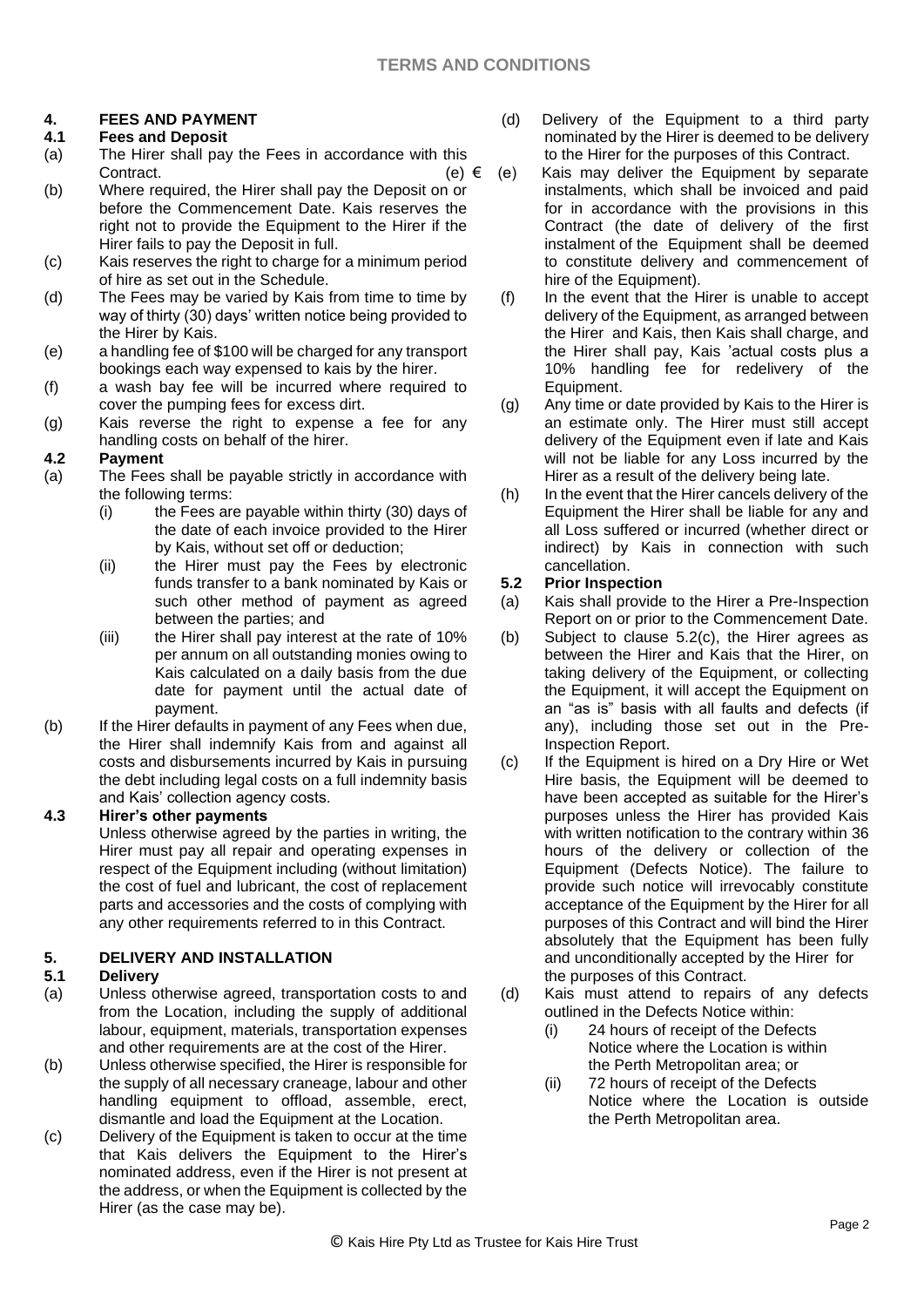(e) The Hirer acknowledges that Kais may acquire or  $\frac{a}{2}$ acquire the Equipment for the sole purpose of this Contract. Accordingly, if the Hirer fails to accept the Equipment in accordance with this clause 5, the Hirer will pay Kais as and by way of liquidated damages the sums the Hirer would have been liable to pay under this Contract had the Hirer accepted the Equipment and then immediately returned it to Kais.

## **5.3 Mobilisation and Demobilisation**

- (a) If applicable, Kais will notify the Hirer prior to the Commencement Date as to whether the Equipment is to be installed, mobilised or de-mobilised by Kais or the Hirer.
- (b) All Operating Instructions will be supplied to the Hirer with the Equipment.
- (c) If installation, mobilisation, demobilisation or delivery is to be undertaken by Kais, Kais shall be entitled to recover, and the Hirer shall pay, all associated reasonable costs.
- (d) At its sole discretion, Kais may charge the Hirer the Stand-by Rate in respect of any delay in excess of 72 hours in mobilising or demobilising the Equipment provided that such delay was not caused by Kais.
- (e) For the purpose of mobilisation or demobilisation of the Equipment:
	- (i) the Hirer shall provide full access to Kais at the Location, or any other site on which the Equipment is located, for the mobilisation or demobilisation and collection of the Equipment;
	- (ii) if there are any delays due to free access not being available, then the Hirer shall be liable for and indemnify (and keep indemnified) Kais from any Loss suffered or incurred (whether direct or indirect) by Kais in connection with such delay.

## **6. SERVICE & MAINTENANCE**

## **6.1 Major Service**

- (a) Subject to this clause 6, the Hirer must, unless otherwise specified as the responsibility of Kais in the Schedule, at its own expense and at every Servicing Period, undertake a Major Service in accordance with all manufacturer's recommendations and specifications, Operating Instructions and guidelines or other reasonable directions of Kais given from time to time and otherwise ensure the Equipment is in proper working order and condition and in good substantial repair. Full copies of all service sheets and evidence of such servicing must be provided immediately to Kais on request.
- (b) Major Services due during hirer not used by the hirer will be expensed at the nearest usage of hours eg 250,500,750 or prorated on % percentage of costs. Kais will supplying service kits to reduce the expenses in these circumstances.
- (c) All Major Services shall include (but shall not be limited to) checking and, if required, repairing or adjusting to a satisfactory condition fluid levels, electrical wiring, electrical switches, lights, leaks, vee belts, tyre/track/undercarriage wear, ground engaging tools (GETs) and bucket/tray.

#### **6.2 6.2 Minor Service**

Subject to this clause 6, the Hirer must, unless otherwise specified as the responsibility of Kais in the Schedule, at its own expense and at every Servicing Period, undertake a Minor Service in accordance with all manufacturer's recommendations and specifications, Operating Instructions and guidelines or other reasonable directions of Kais given from time to time and otherwise ensure the Equipment is in proper working order and condition and in good substantial repair. Full copies of all service sheets and evidence of such servicing must be provided immediately to Kais on request.

## **6.3 General**

Unless otherwise agreed, the Hirer shall:

- (a) complete the manufacturer's oil sampling analysis at every oil change period, or as otherwise directed by Kais, on all compartments in the Equipment and provide SOS sampling records to Kais, or to any other party as directed by Kais, within 24 hours of completing the oil sampling analysis, or as otherwise directed by Kais;
- (b) complete daily servicing, supply and apply all fuel, oil, lubricants, water, grease, coolant and other consumables necessary for the operation, service and maintenance of the Equipment.
- (c) promptly replace all parts which may from time to time become worn out, lost, stolen, compulsorily acquired, destroyed, seized, confiscated, damaged beyond repair or permanently rendered unfit for use by damage or obsolescence. All replacement parts will be the property of Kais;
- (d) clean the Equipment on a regular basis, and when directed by Kais;
- (e) repair and check all tyre and track wear, including (but not limited to) damage, checking correct PSI pressure, ensuring correct steering tyres, correct balance of tyres, o rings, replacement, fitting, carnage, disposal and excessive wear;
- (f) repair all GETs, including (but not limited to) buckets, rock breakers, cutting edges, moldboards, scarifiers and ripper tynes;
- (g) clean the Equipment on a regular basis, and when directed by Kais;
- (h) repair and replace, when necessary, fire extinguishers and any other fire safety equipment provided with the Equipment;
- (i) prepare the Equipment for operation at a Location where salt damage may occur;
- (j) be responsible for attending to all Major Repairs, where requested at the owner's cost;
- (k) be responsible for attending to all Minor Repairs, at the Hirer's cost; and
- (l) do, repair or undertake any other thing as indicated in this Contract.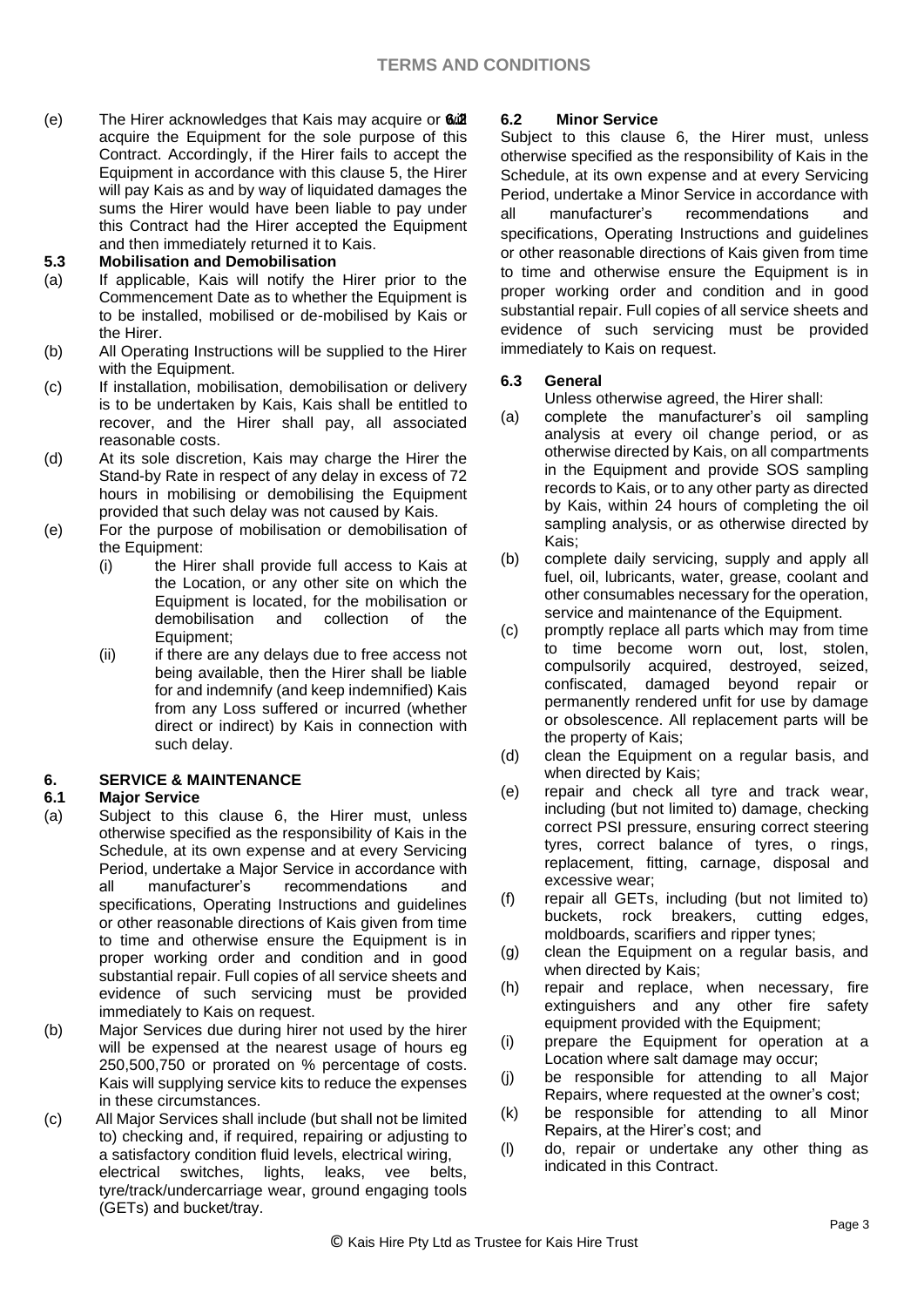- **6.4** Kais reserves the rights to take possession of the Equipment in the instance that the Hirer fails to comply with any conditions in clause 6.1 or if Kais wishes to implement its own servicing or undertake Major Repairs to the Equipment and the Hirer must promptly provide the Equipment to Kais (or its agents or subcontractors) for such purpose.
- **6.5** For the avoidance of doubt, the Hirer shall be liable for any and all costs and expenses for wear and tear in connection with the Hirer or the Operator's use of the Equipment's:
	- (a) tyres, tracks, undercarriage and
	- (b) GETs.

## **7. DAMAGE**

- 7.1 Except in the case where the Equipment is hired on a Wet Hire basis or where any damage is caused to the Equipment by reason of the negligence of the Operator, the Hirer must provide written notice as soon as practicable to Kais in the event that there is any significant or serious damage or disrepair to the Equipment (including any corrosion or damage to the Equipment caused by salt water) or the operation of the Equipment.
- **7**.2 Where the Equipment is damaged, Kais reserves the right to:
- (a) provide notice to the Hirer requiring the Hirer to immediately repair or service the Equipment in accordance with Kais' directions and at the Hirer's sole cost (and whereby all Fees and any other amounts payable under this Contract shall continue to be payable by the Hirer);
- (b) terminate the Contract; or
- (c) have the Equipment repaired by Kais (or its contractors) at the Hirer's cost (including any mobilisation, demobilisation, salvage and transport costs and whereby all Fees and any other amounts payable under this Contract shall continue to be payable by the Hirer).
- **7.3** The Hirer shall be liable for and shall indemnify Kais for any Loss suffered or incurred by Kais, either directly or indirectly, in connection with any damage of the Equipment whatsoever or howsoever caused during the period of hire of the Equipment by the Hirer.

## **8. OBLIGATIONS**

## **8.1 General**

The Hirer must, whether it is hiring the Equipment on a Dry Hire basis or Wet Hire basis:

- (a) use the Equipment in a skilful and proper manner and only for the purposes and within the capacity for which the Equipment was designed:
- (b) ensure that any person using or operating the Equipment operates the Equipment safely and in accordance with the Operating Instructions and all relevant statutes, laws, regulations, by-laws and requirements of any authority that apply to the Equipment;
- (c) ensure that all persons operating the Equipment are suitably instructed in its safe and proper use and where necessary hold a current Certificate of Competency and/or are fully licensed to operate the Equipment and shall provide evidence of the same to Kais upon request;
- (d) ensure that the Equipment is stored safely and securely and is protected from theft, seizure or damage;
- (e) comply in all respects with all applicable laws, regulations, requirements and rules reasonably necessary for the safe and lawful operation of the Equipment, including the obtaining of any required permits or authorisations required for the use of the Equipment;
- (f) not in any way part with possession of the whole or part of the Equipment, nor sell, assign, mortgage, pledge, sub-lease, lend, grant a 'security interest' in or otherwise deal with the whole or part of the Equipment<br>without the express written consent of without the express written Kais;
- (g) inform Kais immediately if the Equipment or any items or part of the Equipment are stolen, lost, destroyed or damaged;
- (h) not remove or cover up any plates or other marks that Kais may affix or cause to be affixed to the Equipment to indicate that the Equipment is the property of Kais;
- (i) not undertake any modifications to the Equipment without Kais' prior approval; and
- (j) keep complete and proper records with respect to the obligations of the hirer specified in this clause 8 and provide such records to Kais on demand.

## **8.2 Wet Hire**

- (a) The Hirer must, at all times when hiring the Equipment on a Wet Hire basis:
	- (i) not separately contract with an Operator or any other Kais employee for any services that may be directly competing with those offered by Kais unless specifically agreed in writing by Kais;
	- (ii) pay the Stand-by Rate where:
		- (a) the Equipment is not used or cannot be used due to any reason, other than for the negligence of Kais or the Operator; and
		- (b) an Event described in clause 12.1 occurs;
	- (iii) pay Kais a 'spotters' fee of a single payment of \$2,000.00, in the event that the Hirer employs, contracts or engages the Operator (in any capacity) within three (3) months of the expiration or termination of this Contract;
	- (iv) provide all safety, Location and site induction and other relevant and lawful training to the Operator;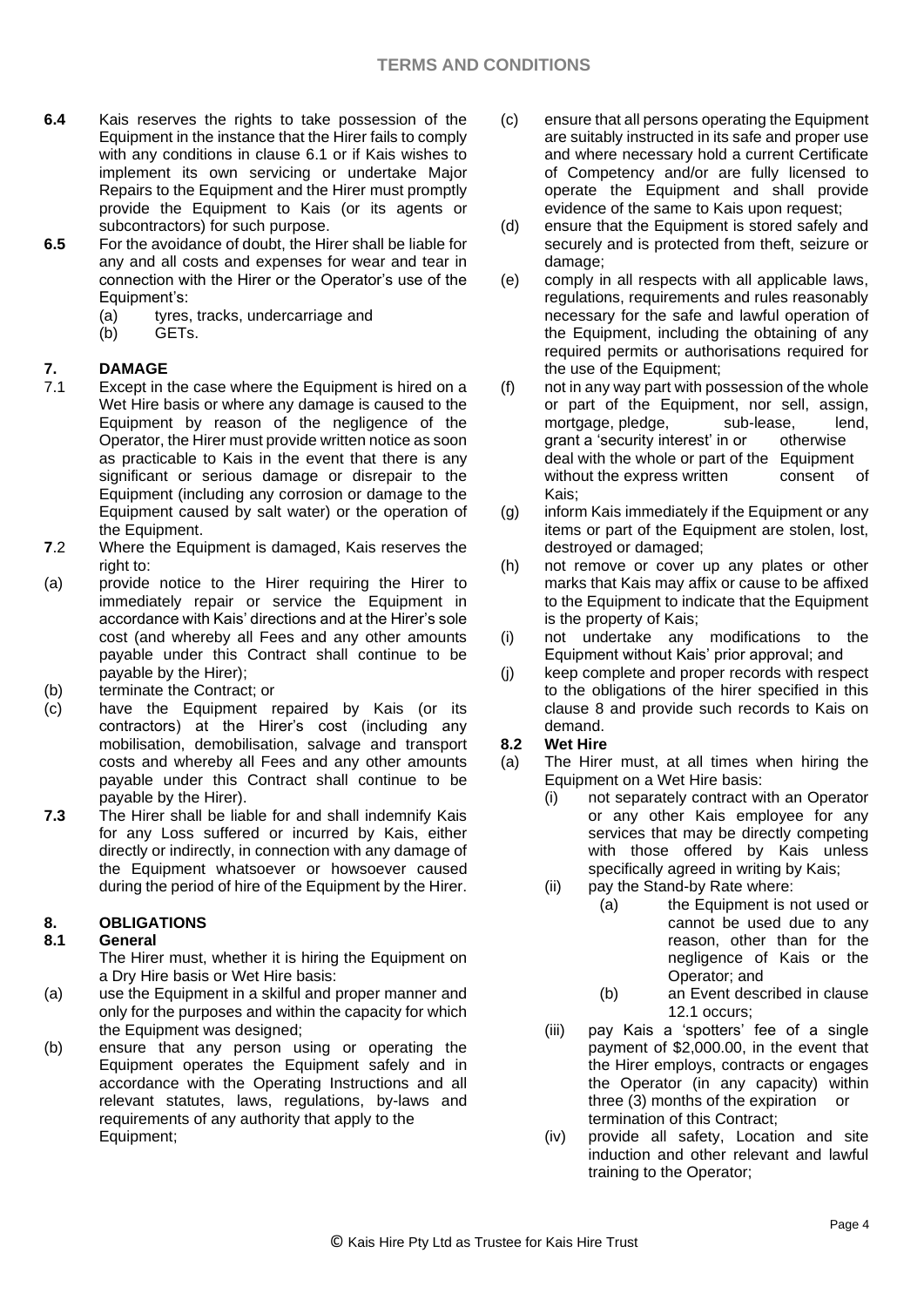(v) at the Hirer's cost, arrange for all and any accommodation and travel, as and when required by Kais, for the Operator to conduct the Wet Hire services.

#### (b) The Operator must:

- (i) Always comply with the Hirer's directions and instructions, provided that such directions and instructions are safe, lawful and reasonable; and
- (ii) not take any directions or instructions from any third party, unless authorised by the Hirer and Kais.
- (c) Kais will not be liable for any direct or indirect Loss incurred by the Hirer as a result, or in connection with, the operation of the Equipment by the Operator.
- (d) In the event the Hirer requests to convert the hire of the Equipment from a Wet Hire basis to a Dry Hire basis, Kais may in its sole discretion:
	- (i) agree to do so provided that the Hirer will be:

| .<br>(a) | subject to all Dry Hire |
|----------|-------------------------|
|          | conditions under this   |
|          | Contract: and           |

- (b) liable for all and any travel costs associated with an Operator returning to Kais' premises;
- (ii) terminate this Contract.

# **9. UNSAFE EQUIPMENT**

- 9.1 Where the Equipment becomes unusable or unsafe to use, the Hirer must:
- (a) immediately stop using the Equipment;
- (b) take all necessary steps to prevent injury to the Hirer or any other persons or property as a result of the condition of the Equipment;
- (c) take all necessary steps to prevent any further damage to the Equipment; and
- (d) not repair or attempt to repair the Equipment without Kais' prior written approval.
- **9.2** Where the Equipment is hired on a Wet Hire basis and the Equipment becomes unusable or unsafe to operate, Kais reserves the right to immediately stop using the Equipment and take reasonable steps to reengage the Equipment as soon as practicable.

## **10. KAIS' OBLIGATIONS**

Kais shall:

- (a) ensure that the Equipment, if required, remains licensed and registered during the Hire Period;
- (b) ensure that the insurances specified in clause 14 are effected and maintained during the Hire Period; and
- (c) be responsible for any repairs specified in Item 9 of the Schedule, if any.

# **11. SUSPENSION**

11.1 Without prejudice to any other remedies Kais may have, if at any time the Hirer is in breach of any obligation (including those relating to payment) under this Contract, Kais may (in its discretion):

- (a) suspend the provision of the Equipment for hire by the Hirer or take back the Equipment for any amount of time until such breach (including payment of any outstanding amount) has been remedied; or
- (b) in Kais' discretion, terminate this Contract by providing 2 business days' notice to the Hirer (provided the Hirer has not remedied the breach to Kais' satisfaction within those 2 business days).
- **11.2** Kais will not be liable for any Loss whatsoever suffered, or alleged to be suffered, by the Hirer or by any person claiming through the Hirer for the suspension of the hire of the Equipment or termination of this Contract in accordance with clause 11.1.

# **12. FORCE MAJEURE**

- 12.1 A party (Affected Party) is not liable for any delay or failure to perform an obligation under this Contract (other than to pay any amount payable under this Contract) caused by:
- (a) an act of God;
- (b) war, terrorism, riot, insurrection, vandalism or sabotage;
- (c) strike, lockout, ban, limitation of work or other industrial disturbance; or
- (d) law, rule or regulation of any government or governmental agency and executive or administrative order or act of general or particular application.
- **12.2** The Affected Party must notify the other party as soon as is practicable of any anticipated failure caused by an event referred to in clause 12.1 (Event).
- **12.3** The performance of the Affected Party's obligation is suspended for the period of delay caused by the Event.
- **12.4** Notwithstanding any other provision contained in this Contract, and for the avoidance of doubt, for the duration of the Event the Hirer is liable to pay Kais the applicable Stand-by Rate.

## **13. TITLE**

- **13.1** The Hirer acknowledges that in all circumstances Kais retains title to the Equipment (even if the Hirer goes into liquidation or becomes bankrupt during the Hire Period) and the Equipment is not deemed to be a fixture.
- **13.2** The Hirer is not authorised to pledge Kais credit for repairs to the Equipment or to create a lien over the Equipment in respect of any repairs.

## **14. INSURANCE**

# **14.1 Kais' insurance**

Kais shall maintain:

(a) Third party risks: insurance against all thirdparty risks including liability for damage or injury of any kind to any property or person and also against other risks to the full extent required by law by a policy inuring for the benefit of Kais;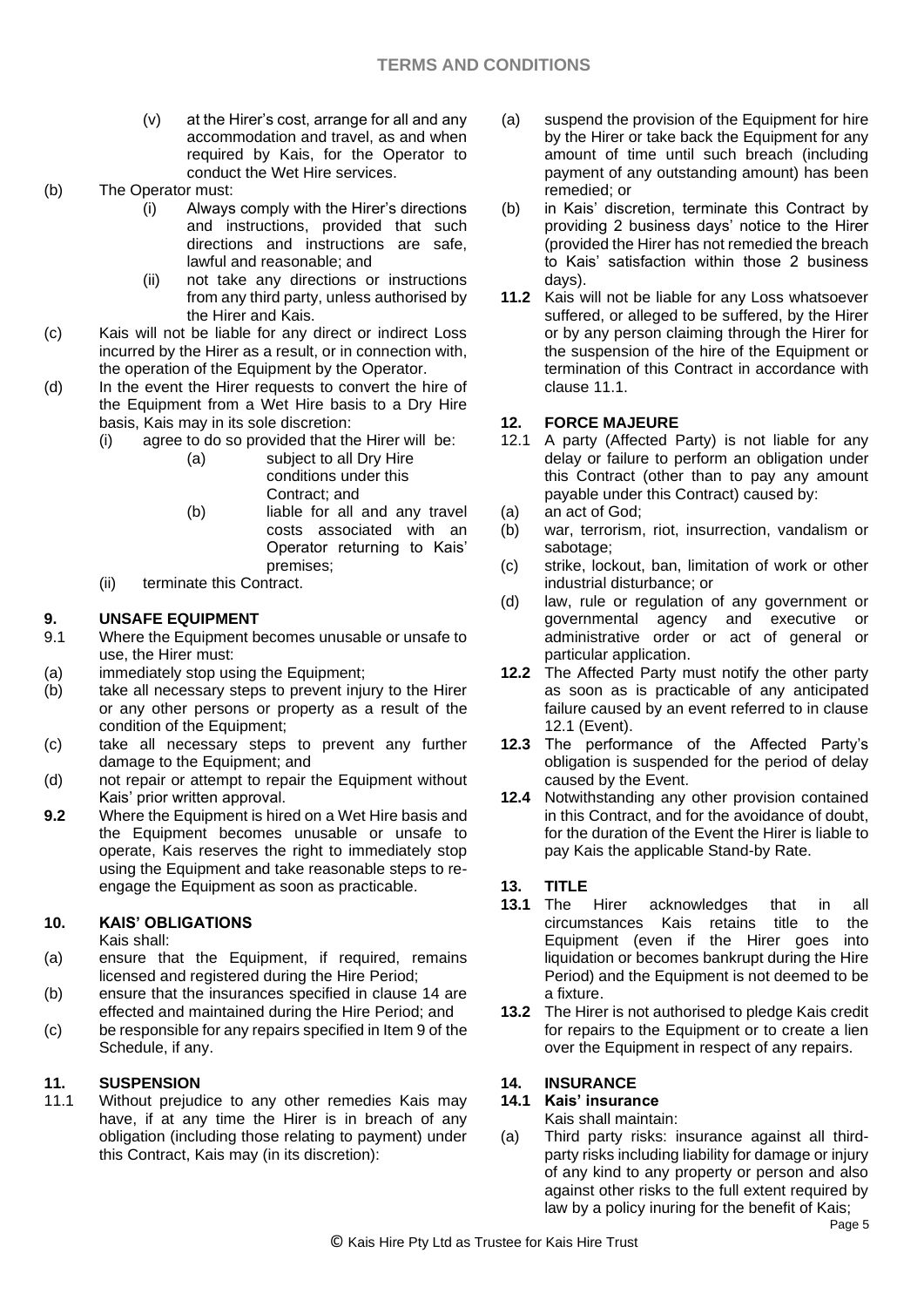- (b) Public risk: public risk insurance relating to the Equipment for an indemnity (including damage to property of any person) of not less than \$20,000,000.00;
- (c) Motor vehicle insurance and/or plant and equipment insurance as required by Kais; and
- (d) Transit insurance: if required as specified in the Schedule at the required limit specified in the Schedule;
- (e) any other insurances required by Kais from time to time.
- **14.2** The Hirer must reimburse Kais for the costs and expenses with respect to the same insurances specified in this clause 14.1 on demand.

#### **14.3 Hirer's insurance**

The Hirer must, at the Hirer's cost, take out and maintain:

- (a) full comprehensive motor vehicle insurance (at its sole cost) covering loss, theft, damage or destruction of the Equipment for an amount not less than the new replacement value of the Equipment; and
- (b) any other insurance Kais requires the Hirer to take out and maintain or required by law for the Hirer to take out and maintain and ensure that Kais is listed as an interested party (as owner of the Equipment) on such policies. The Hirer must provide all certificates of currency for such insurances on demand. Failure by the Hirer to provide Kais with any certificates of currency, in accordance with this clause, will result in a damage waiver of 12.5% being charged to the Hirer.
- **14.4** If any of the Equipment is damaged or destroyed, Kais is entitled to receive all insurance proceeds payable for the Equipment, in full and without deduction. The production of these terms and conditions by Kais is sufficient evidence of Kais' rights to receive the insurance proceeds without the need for any person dealing with Kais to make further enquiries.

## **15. PERSONAL PROPERTY SECURITIES ACT**

- **15.1** For the purposes of this clause 15, "PPSA" means the Personal Property Securities Act 2009 and the Personal Property Securities Regulations 2010, as amended from time to time.
- **15.2** If the Equipment may be subject to the PPSA, then Kais may effect and maintain registration of a 'security interest' (as that term is defined in the PPSA) in the Equipment and the proceeds arising in respect of any dealing in the Equipment. The Hirer must do anything (such as obtaining consents and signing documents) which Kais requires for the purpose of:
- (a) creating and registering Kais' security interest including (but not limited to) providing details of any item of collateral sufficient to complete registration of the security interest in accordance with the PPSA;
- (b) ensuring that Kais' security interest is and remains enforceable, perfected and otherwise effective under the PPSA;
- (c) enabling Kais to gain first priority (or any other priority agreed to by Kais in writing) for its security interest; and
- (d) enabling Kais to exercise its rights in connection with the security interest or the PPSA.
- **15.3** Kais' rights under this Contract are in addition to and not in substitution for Kais' rights under any other law (including the PPSA) and Kais may choose whether to exercise rights under this Contract, and/or under such other law, in its discretion. For the avoidance of doubt, any security interest that Kais may have in the Equipment will attach to 'proceeds' in accordance with the PPSA.
- **15.4** To the extent that Chapter 4 of the PPSA applies to any security interest under this Contract, the following provisions of the PPSA are "contracted out" of in accordance with section 115 of the PPSA and shall not apply: sections 95, 96, 121(4), 130, 129(2), 132(3)(d), 132(4), 135, 142 and 143.
- **15.5** In addition to any rights conferred upon Kais under the PPSA, the Hirer agrees and acknowledges that in addition to those rights, Kais shall, if the Hirer is in default of this Contract, have the right to seize, purchase, take possession or apparent possession, retain, deal with or dispose of any goods (including the Equipment), not only under those provisions under the PPSA but also, as additional and independent rights under this Contract. The Hirer agrees that Kais may exercise any of its rights under this clause 15.5 in any way it deems fit including (in respect of dealing and disposal) by private or public sale, lease or licence.
- **15.6** Pursuant to section 157(3) of the PPSA, the Hirer waives its rights to receive a verification statement in relation to registration events in respect of commercial property pursuant to section 157(1) of the PPSA.
- **15.7** Kais and the Hirer agree not to disclose information of the kind that can be requested under section 257(1) of the PPSA.
- **15.8** The Hirer must not dispose or purport to dispose of, or create or purport to create or permit to be created any 'security interest' in the Equipment without the express written consent of Kais.
- **15.9** The Hirer must not lease, hire, sub-hire, bail, lend or part with possession of the Equipment (Sub-hire) without the express written consent of Kais, the Sub-hire must be in writing and in a form acceptable to Kais and must be expressed to be subject to the rights of Kais under this Contract. The Hirer must not vary the Sub-hire arrangement or terms without Kais' consent in writing.
- **15.10** The Hirer must ensure that the Hirer is provided at all times (and where the Hirer requests) with up-to-date information about the Sub-hire including the identity of the sub-hirer, the terms of and state of accounts and payment under the Sub-hire and the location and condition of the Equipment.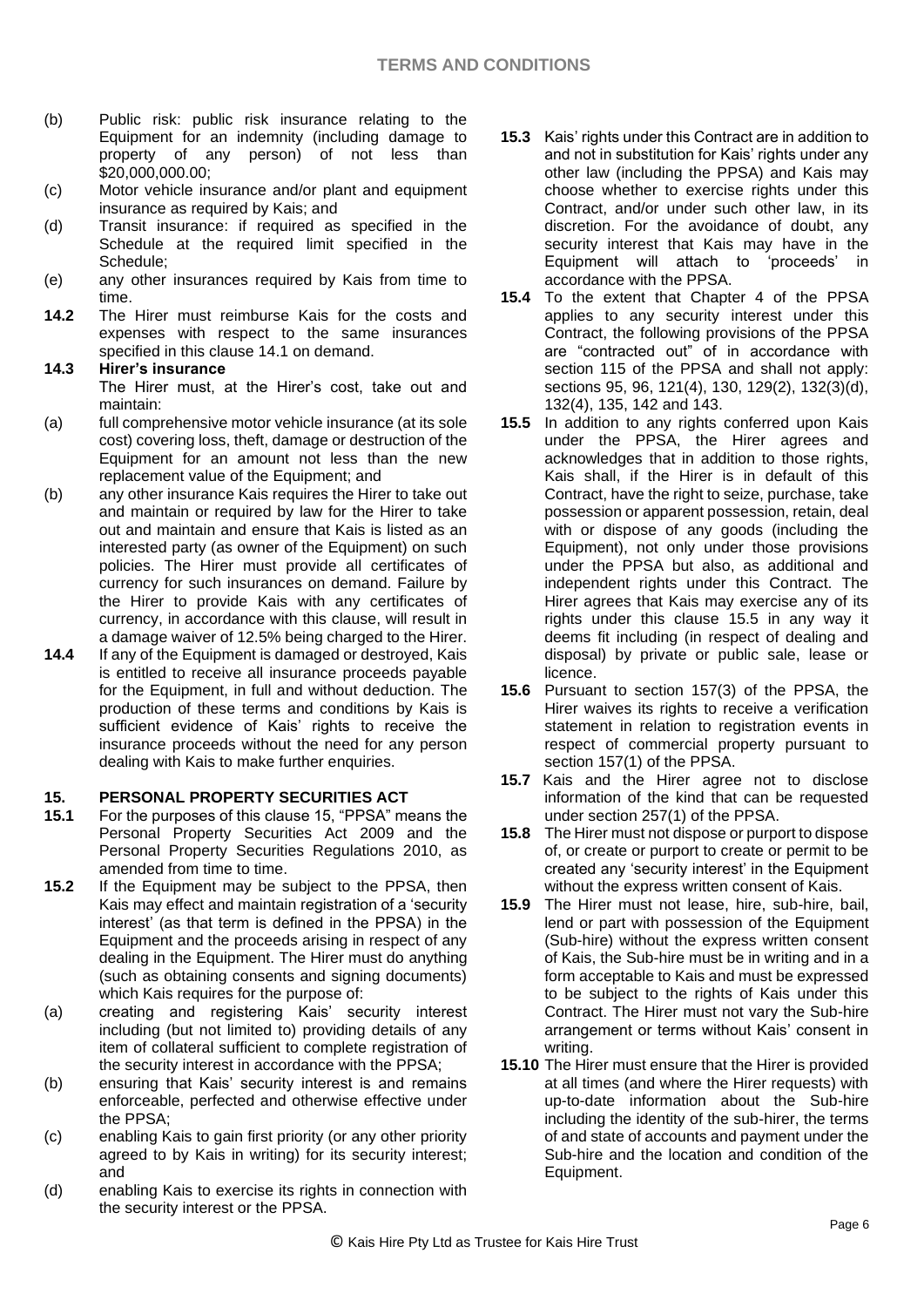- **15.11** The Hirer must take all steps including registration under the PPSA, as may be required, to:
- (a) ensure that any security interest arising under or in respect of the Sub-hire is enforceable, perfected and otherwise effective under the PPSA;
- (b) enabling the Hirer to gain (subject always to the rights of Kais) first priority (or any other priority agreed by Kais in writing) for the security interest;
- (c) enabling Kais and the Hirer to exercise their respective rights in connection with the security interest.
- **15.12** To assure the Hirer's performance of its obligations under this clause 15 and this Contract, the Hirer hereby gives to Kais an irrevocable power of attorney to do anything Kais considers the Hirer should do under this Contract, Kais may recover from the Hirer the cost of doing anything under this clause 15, including registration fees.
- **15.13** The Hirer indemnifies and shall keep indemnified Kais from any Loss incurred by or in connection with, either directly or indirectly, the Hirer's failure to comply with this clause 15 or in connection with the loss of the Equipment whilst on hire to the Hirer.

#### **16. LIABILITIES, WARRANTIES, REPRESENTATIONS AND CONDITIONS**

- 16.1 To the extent that the Commonwealth, State and Territorial laws permit:
- (a) all express and implied conditions, terms, warranties and representations which are not expressly contained in this Contract are hereby excluded;
- (b) any warranty, condition, description or representation, whether express or implied, as to the description, state, quality, merchantability or fitness of the Equipment for the purpose for which it is hired is hereby excluded; and
- (c) Kais shall not be responsible or liable to the Hirer, whether on grounds of breach of contract, contractual duty or negligence, for any loss or damage that the Hirer may directly or indirectly sustain or suffer arising from or in connection with:
	- (i) any defects in or miscalculation, breakdown or failure of performance of the Equipment, and the Hirer hereby exonerates and releases Kais from all claims and demands in respect thereof; or
	- (ii) the termination of this Contract by Kais.
- **16.2** The Hirer warrants and represents that:
- (a) the Hirer has full power and authority to execute this Contract and to perform and observe all of its terms and provisions;
- (b) this Contract has been duly executed by the Hirer and is a legal and binding agreement of the Hirer enforceable against it in accordance with the terms of this Contract;
- (c) the Hirer has disclosed to Kais all facts, circumstances and other information of which the Hirer knows or should reasonably know relating to the hire of the Equipment and which are material to, or may have an effect on, Kais;
- (d) the Hirer holds all licences, permits and authorities required to operate the Equipment; and

(e) the hire of the Equipment will not breach any law or requirement or direction of any authority.

## **17. INDEMNITY**

- **17.1** Without limiting any other indemnity given by the Hirer under this Contract, the Hirer shall indemnify (and keep indemnified) Kais (including its officers, employees and its Related Entities (as that term is defined in the Corporations Act 2001 (Cth)) from and against any and all Loss (including all legal costs on a full indemnity basis) which may be incurred or suffered by Kais, either directly or indirectly, arising from or in connection with any one or more of the following:
- (a) the breach by the Hirer of a material term or any of the Hirer's obligations under this Contract;
- (b) the termination of this Contract;
- (c) the recovery of any amount owing by the Hirer to Kais under this Contract;
- (d) any claims or demands made by Kais by reason of any loss, injury or damage which may be suffered by any person from the provision of the Equipment for hire;
- (e) the use of the Equipment, whether or not arising from any negligence, failure or omission of the Hirer or any other persons;
- (f) loss, theft or damage to the Equipment howsoever caused, and whether or not such loss, theft or damage is attributable to any negligence, failure of omission of the Hirer.

# **18. TERMINATION**

## **18.1 Termination by Kais** Without prejudice to any other remedies Kais

- may have, Kais may terminate this Contract:
- (a) in accordance with clause 7.2 of this Contract;
- (b) in accordance with clause 8.2 of this Contract;
- (c) in accordance with clause 11.1 of this Contract; (d) at any time, the Hirer is in breach of any
- obligation (including those relating to payment) under this Contract;
- (e) the Hirer becomes insolvent, convenes a meeting with its creditors or proposes or enters into an arrangement with creditors, or makes an assignment for the benefit of its creditors;
- (f) a receiver, manager, liquidator (provisional or otherwise) or similar person is appointed in respect of the Hirer or any asset of the Hirer;
- (g) by way of thirty (30) days written notice to the Hirer.

## **18.2 Costs and expenses**

The Hirer must, on demand, reimburse Kais for all costs, charges, expenses, fees, disbursements (including all legal costs on an indemnity basis) paid or incurred by Kais as a result of or incidental to:

- (a) any breach, default or repudiation of this Contract by the Hirer; and
- (b) the exercise or attempted exercise of any right, power, privilege, authority or remedy of Kais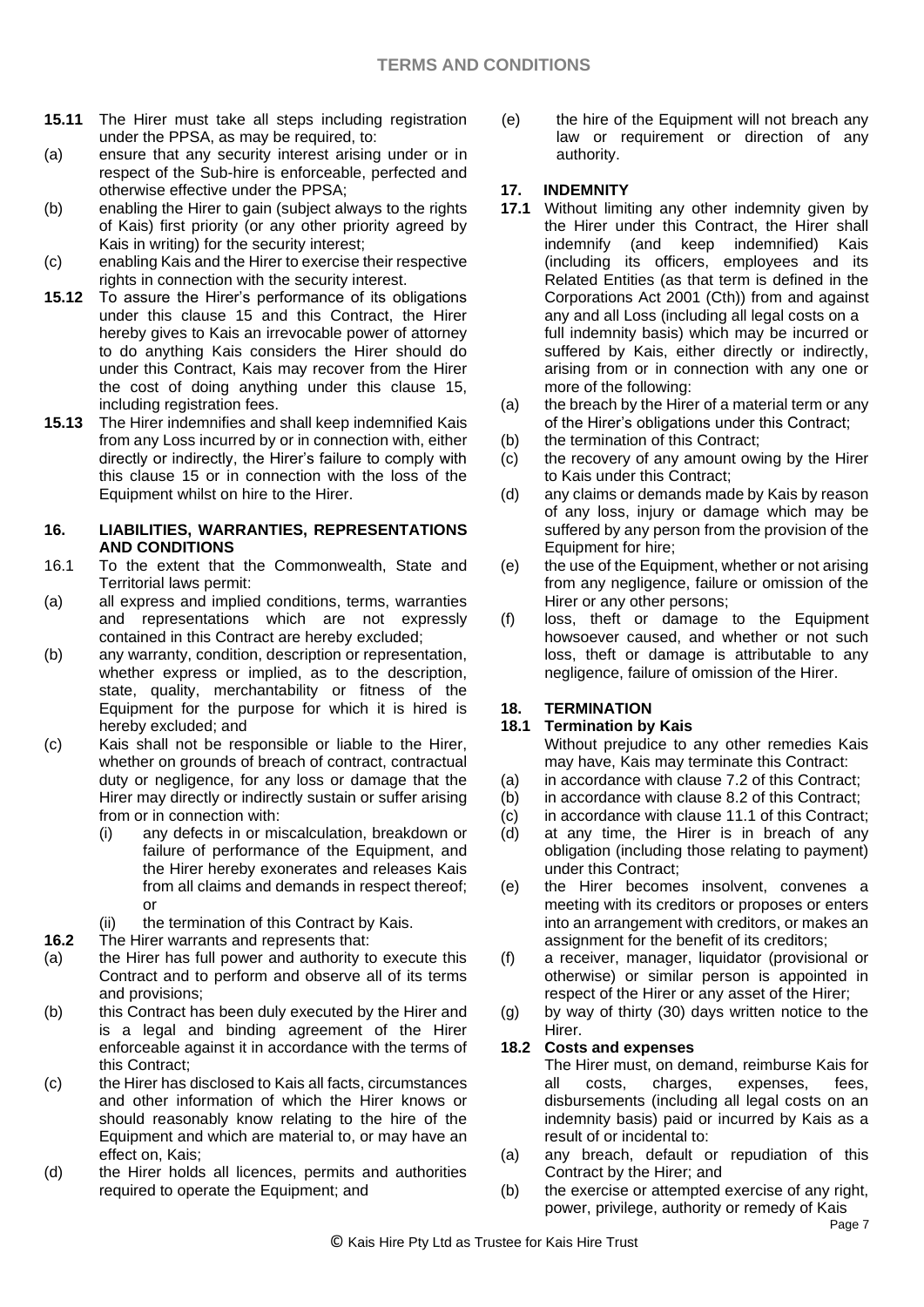under or by virtue of this Contract, including all amounts incurred in preparation and service of a notice under this Contract and in repossessing the Equipment from the Hirer under the terms of this Contract and an enforcing this Contract generally.

### **18.3 Return of Equipment**

- (a) Upon the expiration or termination of this Contract pursuant to this Contract, the Hirer must, subject to any alternative arrangements agreed in writing between the parties, immediately deliver the Equipment to Kais:
	- (i) at the Hirer's expense;<br>(ii) in the same condition a
	- in the same condition as the Equipment was originally delivered to the Hirer; and
	- (iii) with a full tank of fuel.
- (b) If the Hirer fails to return the Equipment to Kais as is required under this Contract or when requested to do so, then Kais or Kais' agent may (as the invitee of the Hirer) enter upon and into the Location, or any land and premises owned, occupied or used by the Hirer, or any premises where the Equipment is situated and take possession of the Equipment, without being responsible for any damage thereby caused.
- **18.4** The Hirer indemnifies and will keep indemnified Kais from and against any Loss which may be incurred or suffered by Kais, either directly or indirectly, arising from or in connection with Kais exercising its rights under this clause18.
- **18.5** Kais will not be liable to the Hirer for any Loss whatsoever the Hirer howsoever suffers because Kais has exercised its rights under this clause.

# **19. CHARGE**

**19.1** Despite anything to the contrary contained herein or any other rights which Kais may have howsoever, the Hirer and each of the Guarantors charges their interest in any property in the name of the Hirer or the Guarantor with the due payment of any monies and interest owing to Kais by the Hirer, and consent to Kais registering an absolute caveat against the interest in any such property or properties to further secure the repayment of those monies and interest payable to Kais pursuant to this Contract.

#### **20. GUARANTEE**

- **20.1** In consideration of the provision of the Equipment for hire to the Hirer, the Guarantor (or where there is more than one Guarantor, each of the Guarantors):
- (a) unconditionally and irrevocably guarantees and continues to guarantee to Kais that the Hirer will:
	- (i) pay the Fees and all other amounts to be paid under this Contract in accordance with the terms of this Contract
	- (ii) comply with all the other terms of this Contract on its part to be complied with; and
- (b) as separate undertakings: (i) agrees to indemnify and keep indemnified
	- Kais against any liability, loss, claims, actions, suits, demands, costs, expenses, including all legal costs and expenses, suffered or incurred by Kais arising from or in connection with any breach of this Contract; and

(ii) as principal debtor, agrees to pay to Kais on demand an amount equal to any liability, loss, claim, action, suit, demand, cost, expense referred to in the preceding paragraph  $(b)(i)$ .

- **20.2** The guarantee and indemnity specified in clause 20.1 continues in force until the Hirer complies with all of its obligations under this Contract.
- **20.3** The Guarantor agrees to pay to Kais on demand Kais' costs and expenses, including legal costs, relating to any action taken under this guarantee and indemnity.

#### **21. GOODS AND SERVICES TAX**

- **21.1** Any expressions used in this clause, and which are defined in the A New Tax System (Goods and Services Tax) Act 1999 (Cth), have the same meaning in this clause.
- **21.2** Unless otherwise expressly stated, all amounts payable under this Contract are exclusive of GST.
- **21.3** If GST is imposed on any supply made under or in accordance with this Contract, the recipient of the taxable supply must pay to the supplier an additional amount equal to the GST payable on or for the taxable supply. Payment of the additional amount will be made at the same time as payment for the taxable supply is required to be made in accordance with this Contract.

### **22. CREDIT REPORTING**

- **22.1** The Hirer consents to Kais:
- (a) obtaining any credit reports it requires from applicable credit reporting agencies;
- (b) providing information to a credit reporting agency for the purpose of obtaining such credit reports.
- **22.2** Kais will not be liable for any Loss suffered or incurred by the Hirer as a result of, or in connection with, Kais' dealings with credit reporting agencies for the purpose of this clause 22.

#### **23. GENERAL**

- **23.1** The failure by Kais to enforce any provision of these terms and conditions shall not be treated as a waiver of that provision, nor shall it affect Kais right to subsequently enforce that provision.
- **23.2** If any provision of these terms and conditions shall be invalid, void, illegal or unenforceable the validity, existence, legality and enforceability of the remaining provisions shall not be affected, prejudiced or impaired.
- **23.3** These terms and conditions and any contract to which they apply shall be governed by the laws of Western Australia the state in which Kais has its principal place of business, and are subject to the exclusive jurisdiction of the courts of Western Australia.